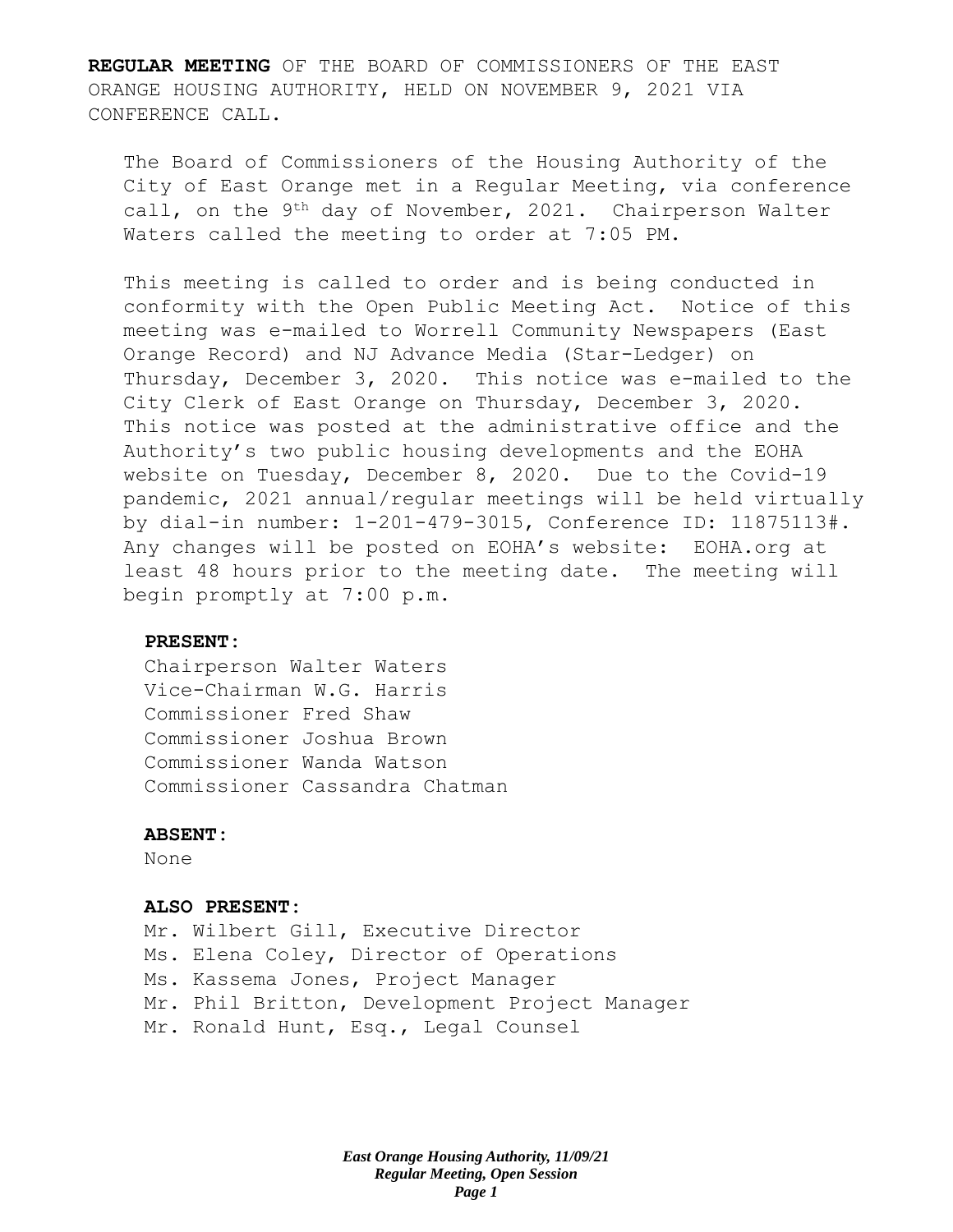#### **PUBLIC NOTICE OF REGULAR MEETING**

# **TO: BOARD OF COMMISSIONERS OF THE HOUSING AUTHORITY OF THE CITY OF EAST ORANGE, CITY CLERK OF EAST ORANGE, EAST ORANGE RECORD AND NEWARK STAR LEDGER**

Notice is hereby given pursuant to the Open Public Meetings Act, that a Regular Meeting of the Board of Commissioners of the Housing Authority of the City of East Orange, will be held on November 9, 2021, via conference call, for the purpose of acting upon:

## **2021-38 AUTHORIZING OR RATIFYING PAYMENT OF THE BILL LIST FOR THE MONTH OF OCTOBER 2021**

- **2021-39 RESOLUTION AUTHORIZING THE EXECUTIVE DIRECTOR TO RENEW THE ANNUAL AUTO COMMERCIAL INSURANCE COVERAGE WITH HOUSING AUTHORITY INSURANCE GROUP (HAI GROUP)**
- **2021-40 RESOLUTION AUTHORIZING WILBERT O. GILL AND PHILIP BRITTON TO ATTEND THE NEW JERSEY LEAGUE ANNUAL CONFERENCE IN ATLANTIC CITY, NJ, NOVEMBER 15-18, 2021**
- **2021-41 RESOLUTION APPROVING CREATION OF A FULL-TIME, EXEMPT POSITION OF TAX CREDIT PROPERTY MANAGER WITH A SALARY RANGE OF \$45,000 - \$55,000 PER YEAR, EFFECTIVE JANUARY 1, 2022**
- **2021-42 RESOLUTION APPROVING A COVID-19 VACCINATION POLICY FOR EAST ORANGE HOUSING AUTHORITY EFFECTIVE NOVEMBER 30, 2021**
- **2021-43 RESOLUTION APPROVING A COVID-19 TRAVEL POLICY FOR EAST ORANGE HOUSING AUTHORITY**

And for the purpose of transacting any other business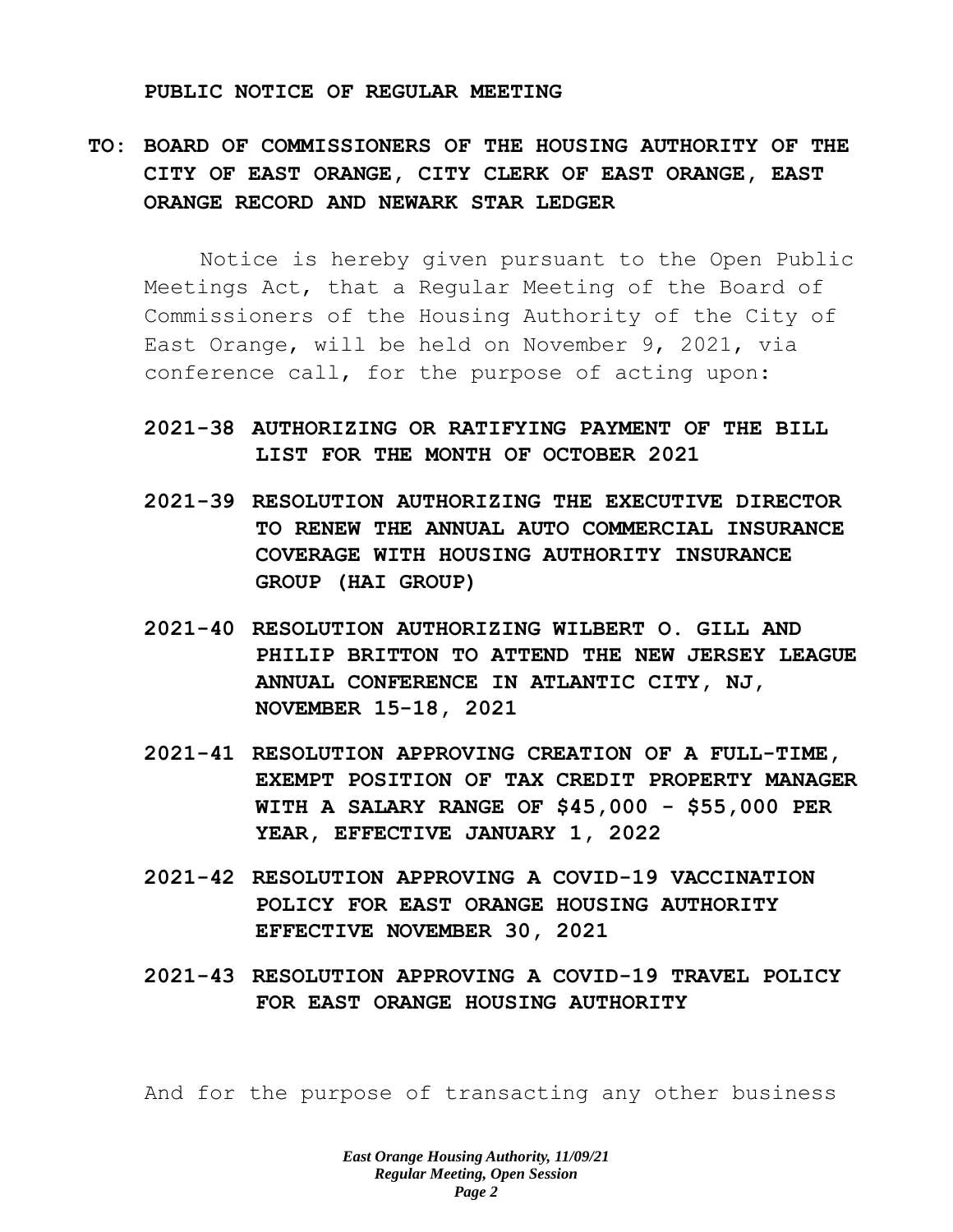related hereto or which may properly come before each meeting.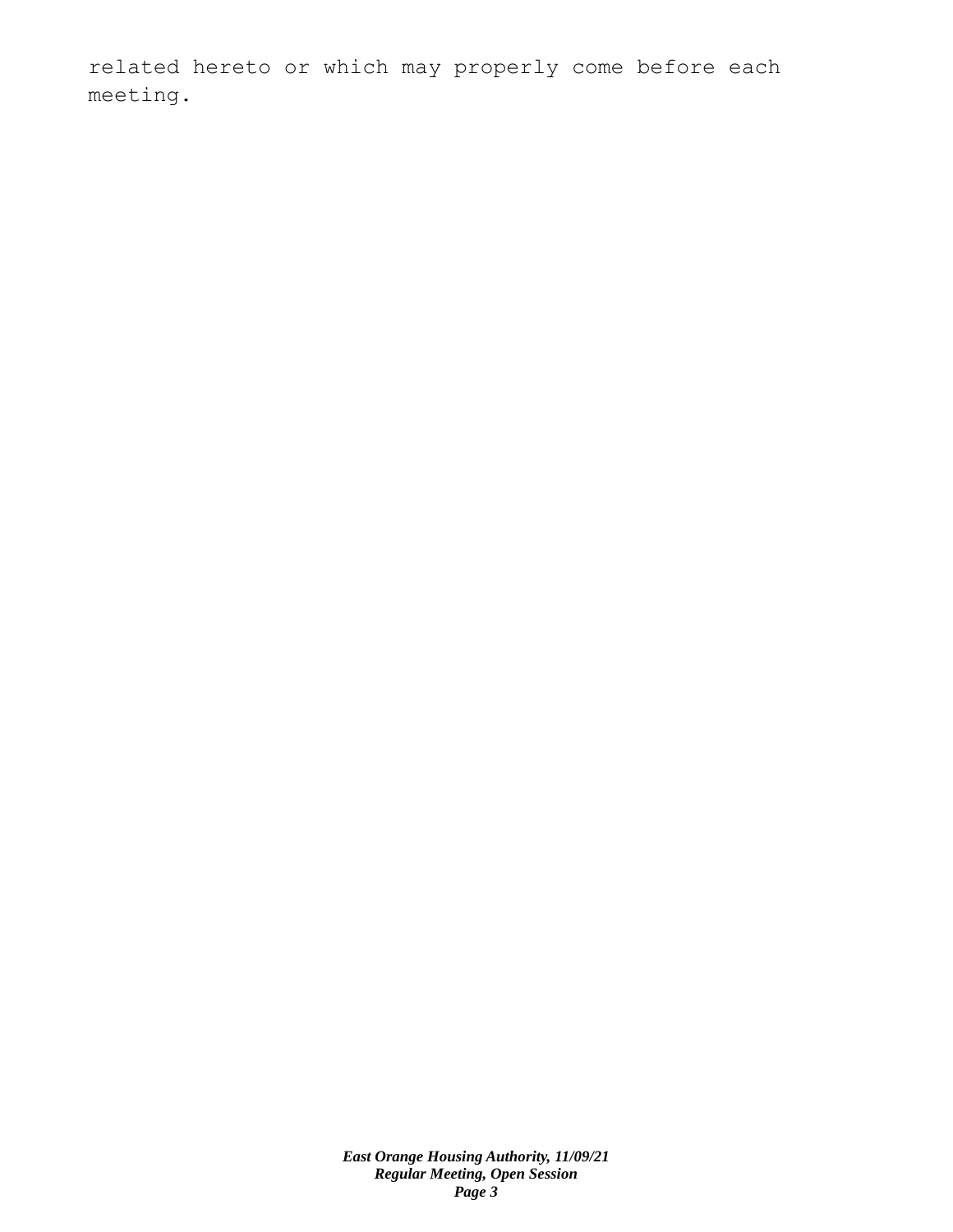## 1. **OPEN PUBLIC MEETING ACT and ROLL CALL**

### **PRESENT:**

Chairperson Walter Waters Vice-Chairman W.G. Harris Commissioner Fred Shaw Commissioner Joshua Brown Commissioner Cassandra Chatman Commissioner Wanda Watson

#### **ABSENT:**

None

## **ALSO PRESENT:**

Mr. Wilbert Gill, Executive Director Ms. Elena Coley, Director of Operations Ms. Kassema Jones, Project Manager Mr. Phil Britton, Development Project Manager Mr. Ronald Hunt, Esq., Legal Counsel

## **2. MINUTES**

**MOTION:** Commissioner Harris moved to approve the minutes of the previous meeting in October of 2021. Commissioner Chatman seconded. There were no questions.

ROLL CALL:

Ayes: Shaw, Harris, Chatman, Watson, Waters. Nays: None. Abstentions: Brown.

The Resolution was approved 5-0-1.

## **3. APPROVAL OF THE BILLS**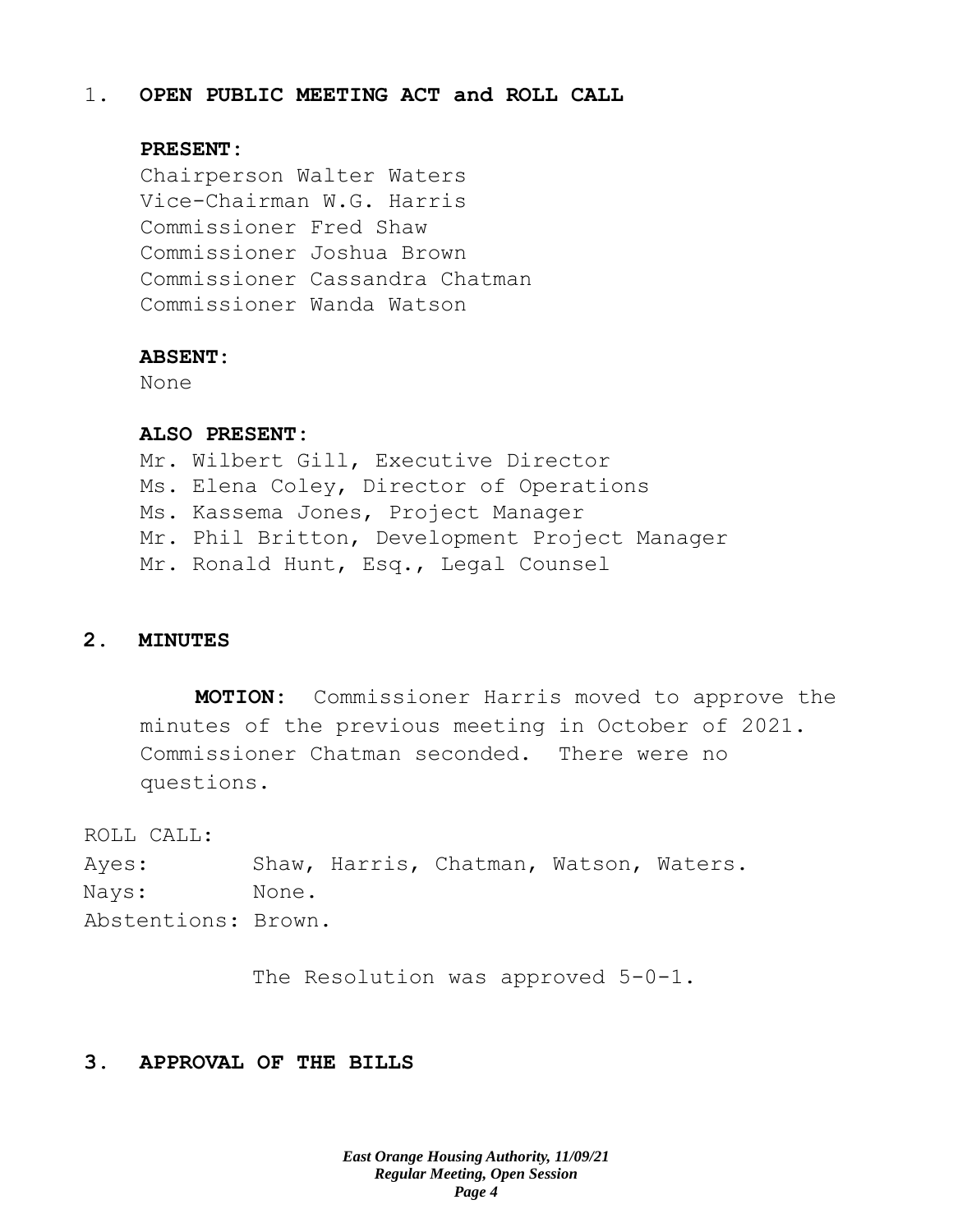**MOTION:** Commissioner Harris moved to approve the payment of the October bills. Commissioner Shaw seconded.

Commissioner Harris asked about East Orange bill #11393 for the boiler license and is the person a Housing Authority employee. Mr. Gill responded, yes, and he will be at Concord Towers. The Authority paid for him to be certified and this is a renewal.

ROLL CALL: Ayes: Brown, Shaw, Harris, Chatman, Watson, Waters. Nays: None. Abstentions: None.

The Resolution was approved 6-0-0.

### **4. VISITORS**

**Zakiya Daniel**, said she is displaced and living with family members. She does not have her identification and she has been locked out of HUD programs. She was given direction by Mr. Gill regarding what to do.

## **5. REPORTS**

#### **COMMITTEE REPORTS**

**REAL ESTATE DEVELOPMENT:** There was no report.

**FINANCE:** There was no report.

**BUILDINGS & GROUNDS:** There was no report.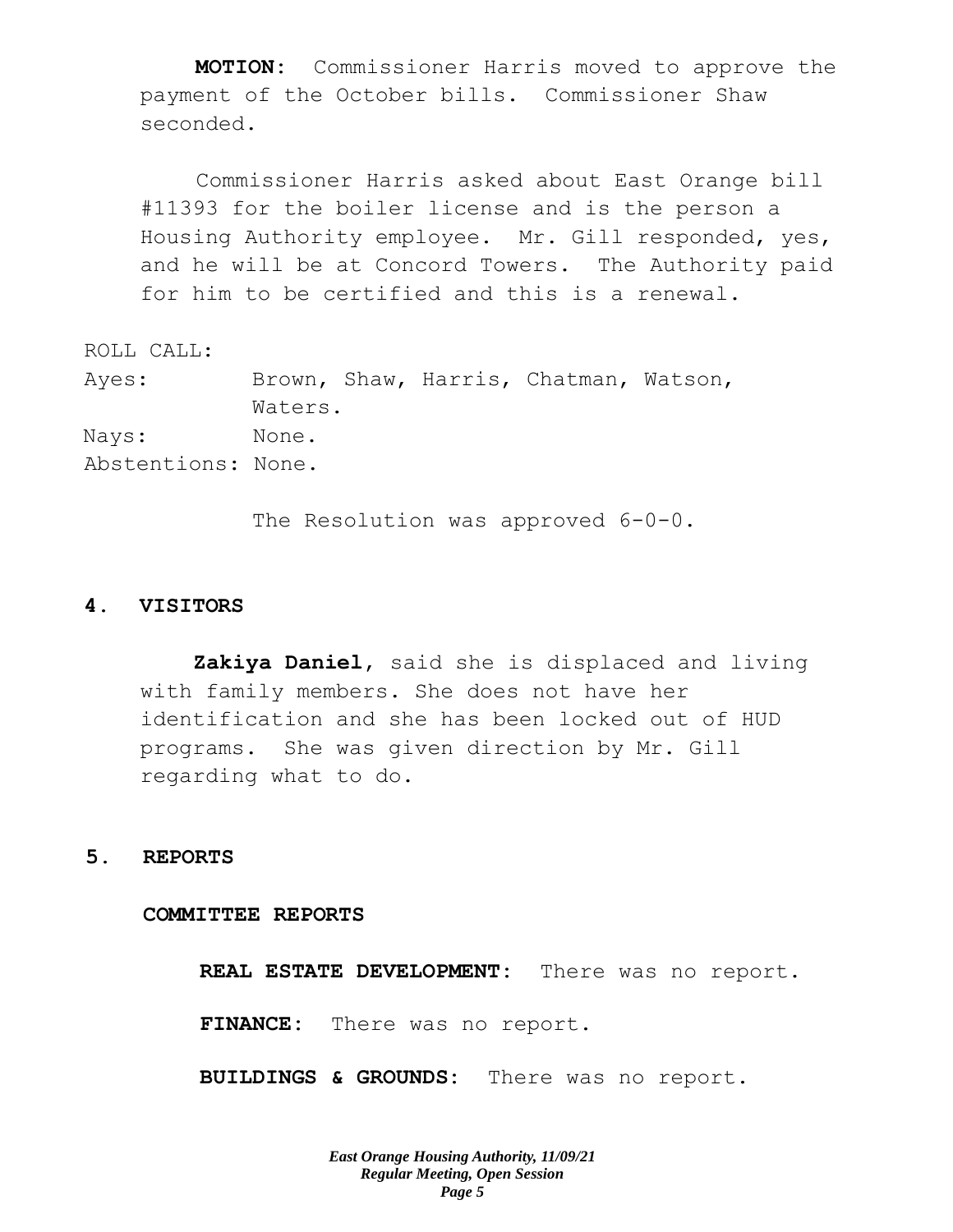**BY-LAWS & PROCUREMENT:** There was no report.

**PERSONNEL:** There was a meeting, which can be discussed in Executive Session.

**NON-PROFIT COMMITTEE:** There was no report.

**EOHCDC BOARD OF DIRECTORS**: There was no report.

**LEGAL REPORT (Board Attorneys)**

There was no report.

### **EXECUTIVE DIRECTOR**

Mr. Gill highlighted his report and answered questions from the Commissioners.

Mr. Britton answered questions regarding construction.

Ms. Jones answered questions from the Commissioners regarding her report.

Ms. Coley answered questions from the Commissioners regarding her report.

## **6. OLD BUSINESS**

There was no Old Business.

### **7. NEW BUSINESS**

There was discussion regarding whether to hold inperson meetings next year in 2022.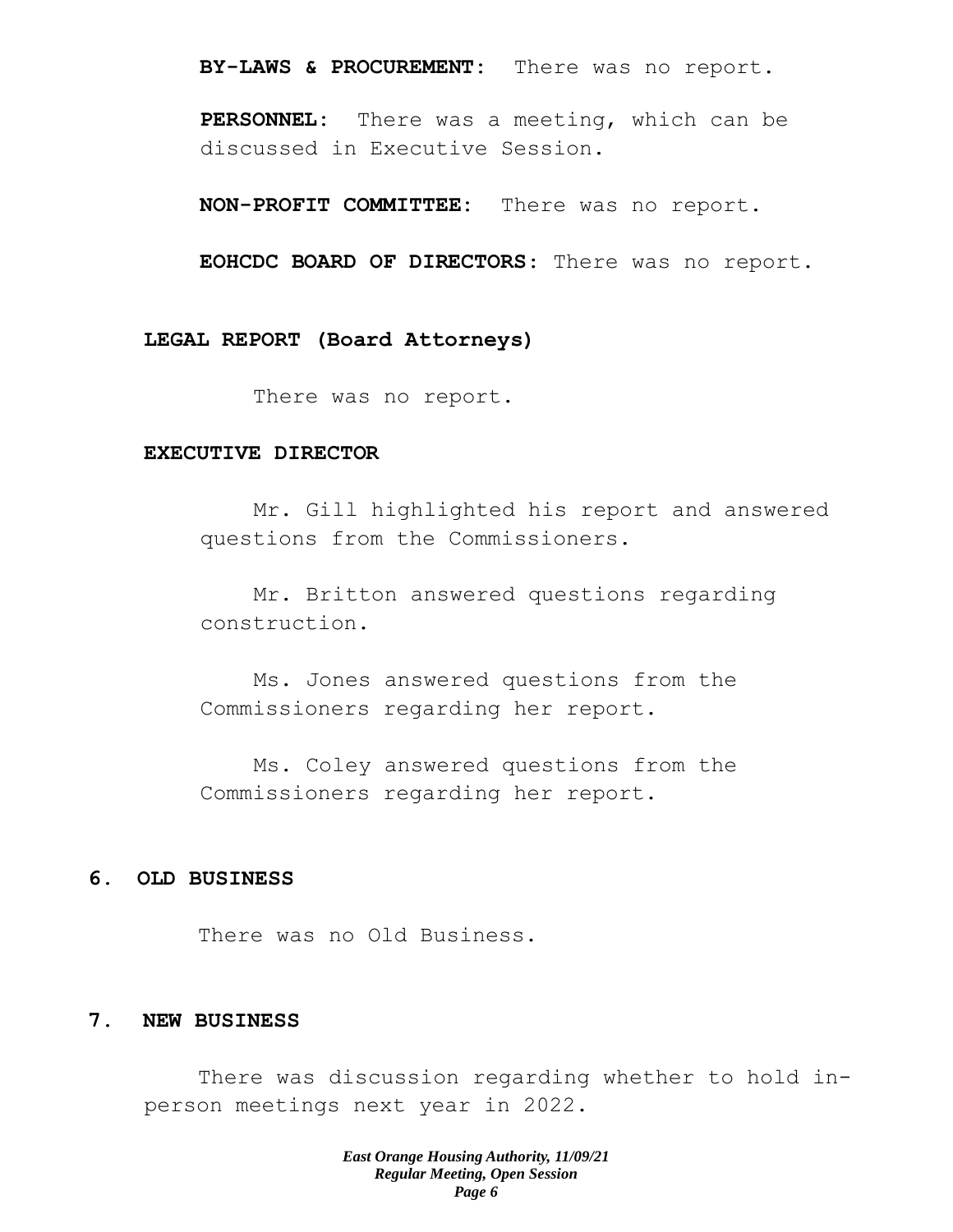### **8. RESOLUTIONS**

# **2021-39 RESOLUTION AUTHORIZING THE EXECUTIVE DIRECTOR TO RENEW THE ANNUAL AUTO COMMERCIAL INSURANCE COVERAGE WITH HOUSING AUTHORITY INSURANCE GROUP (HAI GROUP)**

Commissioner Shaw moved to approve. Commissioner Harris seconded. There were no questions.

ROLL CALL:

| Ayes:              |       | Brown, Chatman, Shaw, Harris, Waters. |  |  |
|--------------------|-------|---------------------------------------|--|--|
| Nays:              | None. |                                       |  |  |
| Abstentions: None. |       |                                       |  |  |

The Resolution was approved 5-0-0.

# **2021-40 RESOLUTION AUTHORIZING WILBERT O. GILL AND PHILIP BRITTON TO ATTEND THE NEW JERSEY LEAGUE ANNUAL CONFERENCE IN ATLANTIC CITY, NJ, NOVEMBER 15-18, 2021**

Commissioner Harris moved to approve. Commissioner Brown seconded. There were no questions.

ROLL CALL:

Ayes: Brown, Watson, Chatman, Shaw, Harris, Waters. Nays: None. Abstentions: None.

The Resolution was approved 6-0-0.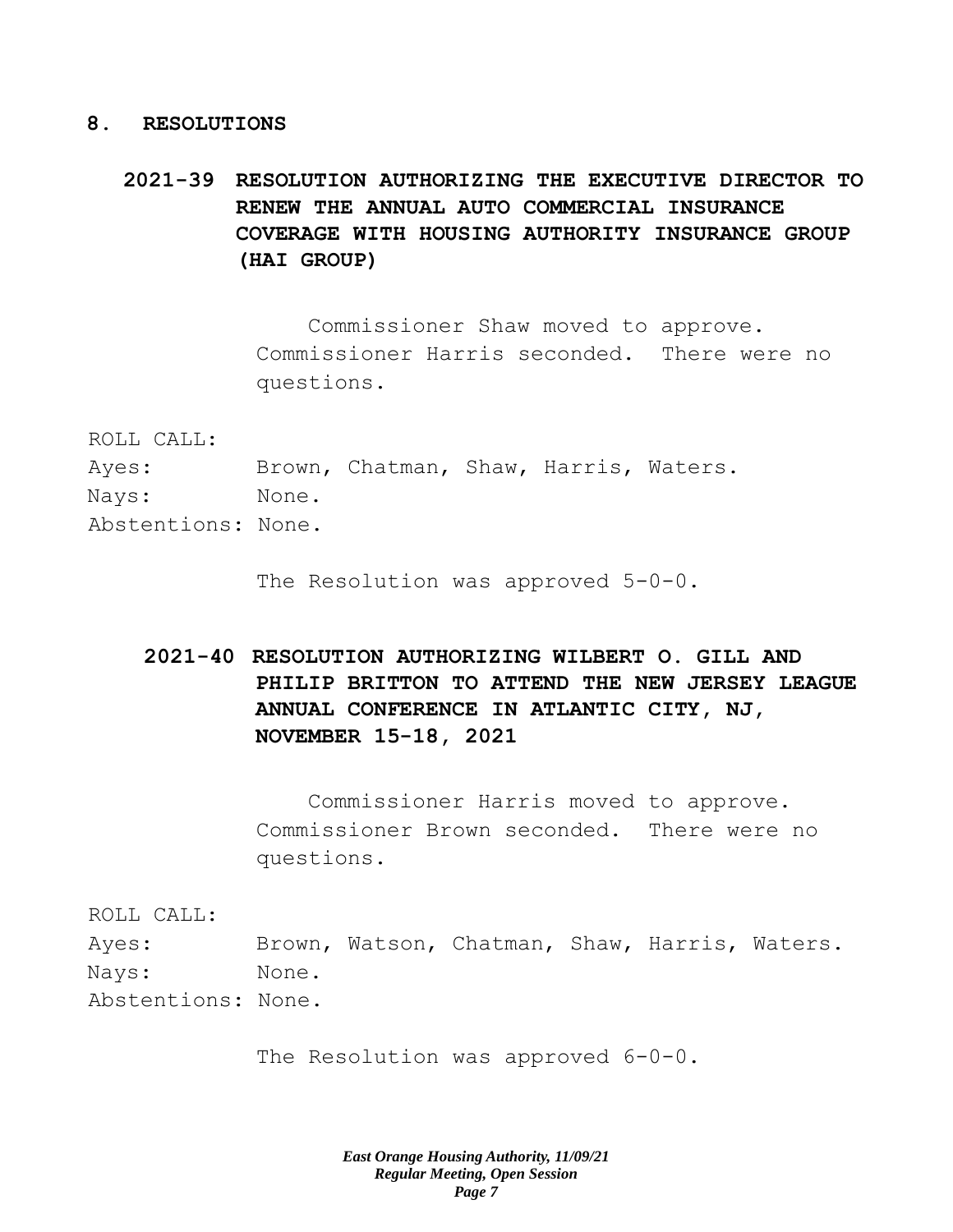# **2021-41 RESOLUTION APPROVING CREATION OF A FULL-TIME, EXEMPT POSITION OF TAX CREDIT PROPERTY MANAGER WITH A SALARY RANGE OF \$45,000 - \$55,000 PER YEAR, EFFECTIVE DECEMBER 1, 2021**

Commissioner Harris moved to amend the Resolution to be "Effective January 1, 2022." Commissioner Shaw seconded. There were no questions.

ROLL CALL:

Ayes: Brown, Watson, Shaw, Harris, Waters. Nays: None. Abstentions: None.

The Amendment was approved 5-0-0.

**2021-41 RESOLUTION APPROVING CREATION OF A FULL-TIME, EXEMPT POSITION OF TAX CREDIT PROPERTY MANAGER WITH A SALARY RANGE OF \$45,000 - \$55,000 PER YEAR, EFFECTIVE JANUARY 1, 2022**

> Commissioner Harris moved to approve the Resolution. Commissioner Shaw seconded. There were no questions.

ROLL CALL:

| Ayes:              |       |  | Brown, Watson, Shaw, Harris, Waters. |  |
|--------------------|-------|--|--------------------------------------|--|
| Nays:              | None. |  |                                      |  |
| Abstentions: None. |       |  |                                      |  |

The Resolution was approved 5-0-0.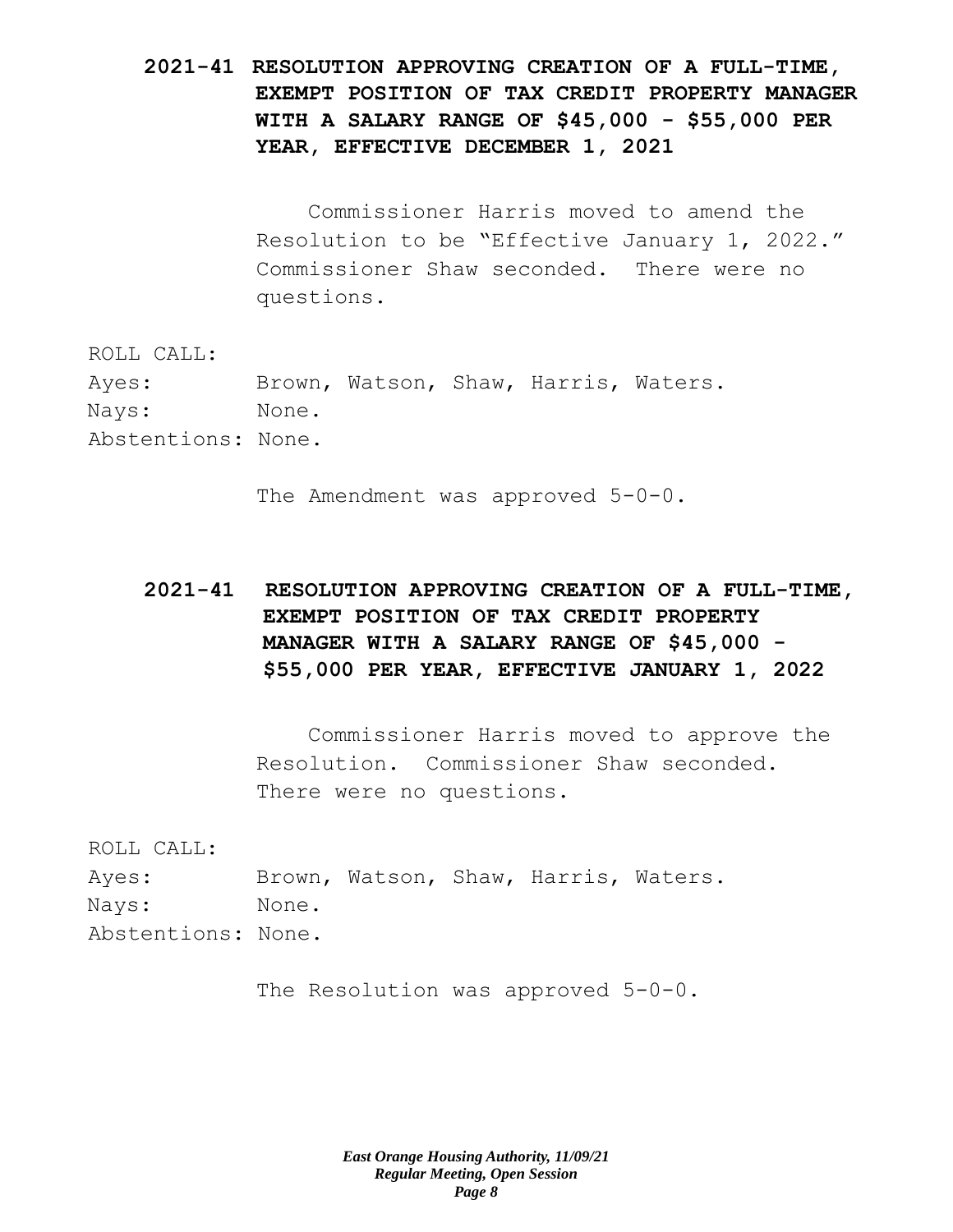# **2021-42 RESOLUTION APPROVING A COVID-19 VACCINATION POLICY FOR EAST ORANGE HOUSING AUTHORITY EFFECTIVE NOVEMBER 30, 2021**

Commissioner Shaw moved to approve. Commissioner Brown seconded. There were no questions.

ROLL CALL:

Ayes: Brown, Watson, Shaw, Harris, Waters. Nays: None.

Abstentions: None.

The Resolution was approved 5-0-0.

## **2021-43 RESOLUTION APPROVING A COVID-19 TRAVEL POLICY FOR EAST ORANGE HOUSING AUTHORITY**

Commissioner Brown moved to approve. Commissioner Watson seconded. There were no questions.

ROLL CALL: Ayes: Brown, Watson, Shaw, Harris, Waters. Nays: None. Abstentions: None.

The Resolution was approved 5-0-0.

### **9. EXECUTIVE SESSION**

The following statement was read prior to Executive Session...

BE IT HEREBY RESOLVED that, pursuant to Chapter